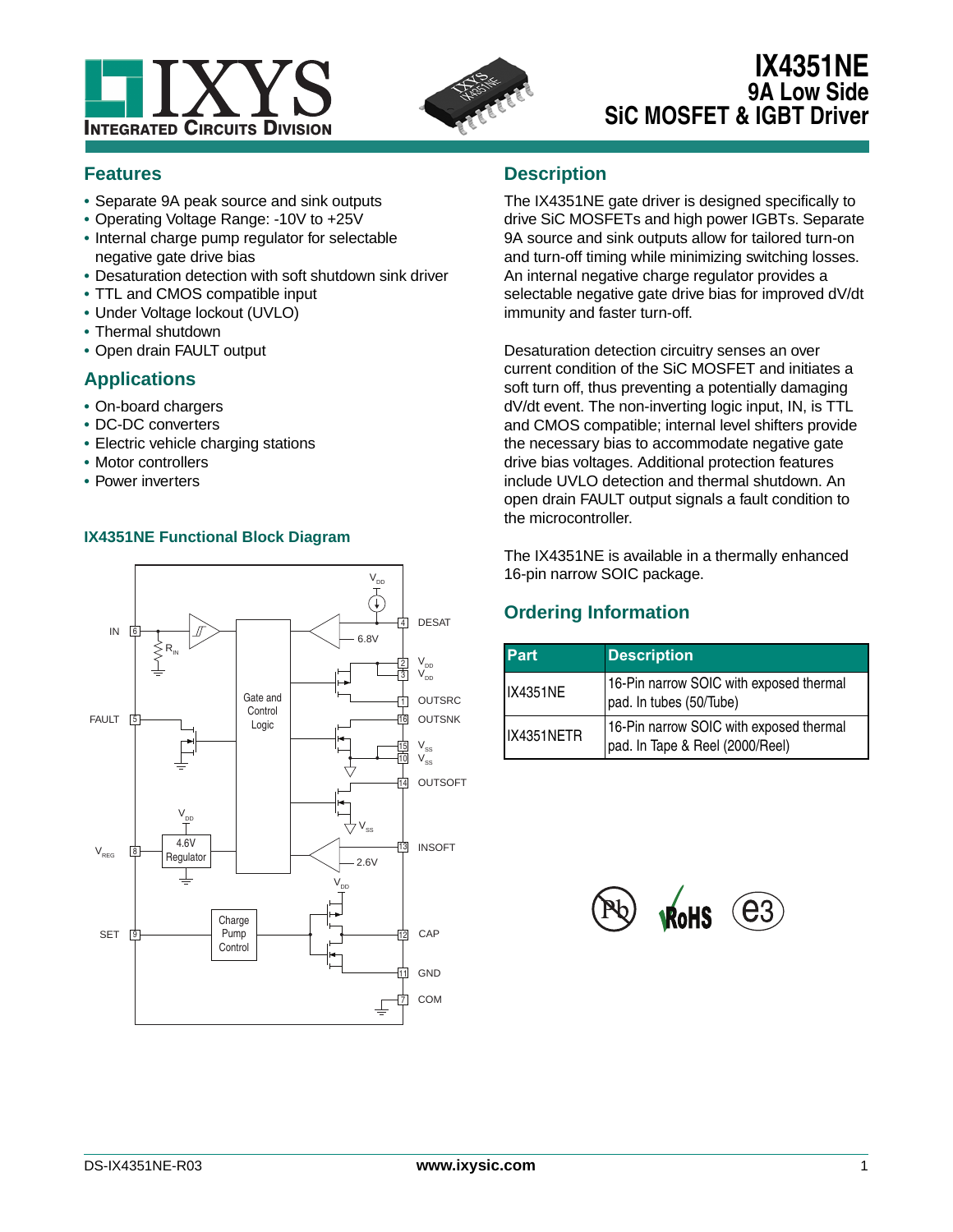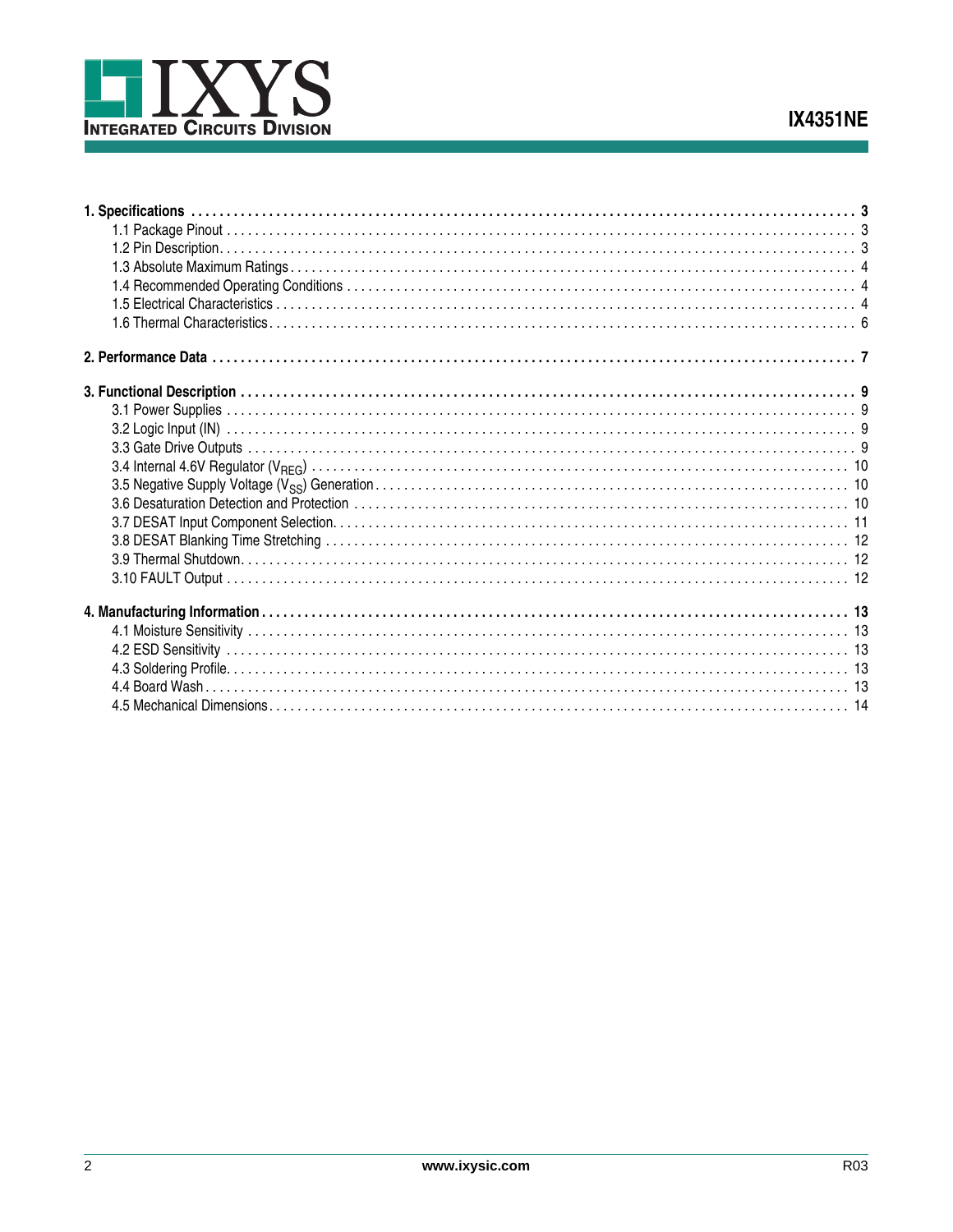

# <span id="page-2-0"></span>**1 Specifications**

### <span id="page-2-1"></span>**1.1 Package Pinout**



## <span id="page-2-2"></span>**1.2 Pin Description**

| Pin#   | <b>Name</b>        | <b>Pin Type</b> | <b>Description</b>                                                                                   |
|--------|--------------------|-----------------|------------------------------------------------------------------------------------------------------|
|        | <b>OUTSRC</b>      | Output          | Gate driver, source                                                                                  |
| 2, 3   | $V_{DD}$           | Power           | Positive supply voltage: Connect pin 2 to pin 3 on printed circuit board (PCB)                       |
| 4      | <b>DESAT</b>       | Input           | Sense input for desaturation detection                                                               |
| 5      | <b>FAULT</b>       | Output          | Fault status, Open-Drain, active low.                                                                |
| 6      | IN                 | Input           | Logic input                                                                                          |
| 7      | <b>COM</b>         | Power           | Common ground connection: Connect to GND                                                             |
| 8      | $V_{\text{REG}}$   | Output          | 4.6V regulator output                                                                                |
| 9      | <b>SET</b>         | Input           | Sets negative supply voltage $(V_{SS})$ level                                                        |
| 10, 15 | $V_{SS}$           | Power           | Negative supply voltage: Connect pin 10 to pin 15 on the PCB                                         |
| 11     | <b>GND</b>         | Power           | Charge pump ground connection: Connect to COM                                                        |
| 12     | <b>CAP</b>         | Output          | Charge pump output                                                                                   |
| 13     | <b>INSOFT</b>      | Input           | Soft Shutdown sense input                                                                            |
| 14     | <b>OUTSOFT</b>     | Output          | Soft Shutdown - Gate driver, sink                                                                    |
| 16     | <b>OUTSNK</b>      | Output          | Gate driver, sink                                                                                    |
|        | <b>Thermal Pad</b> | Thermal         | Must be connected to V <sub>SS</sub> or left floating.<br>Do not connect to any other signal or net. |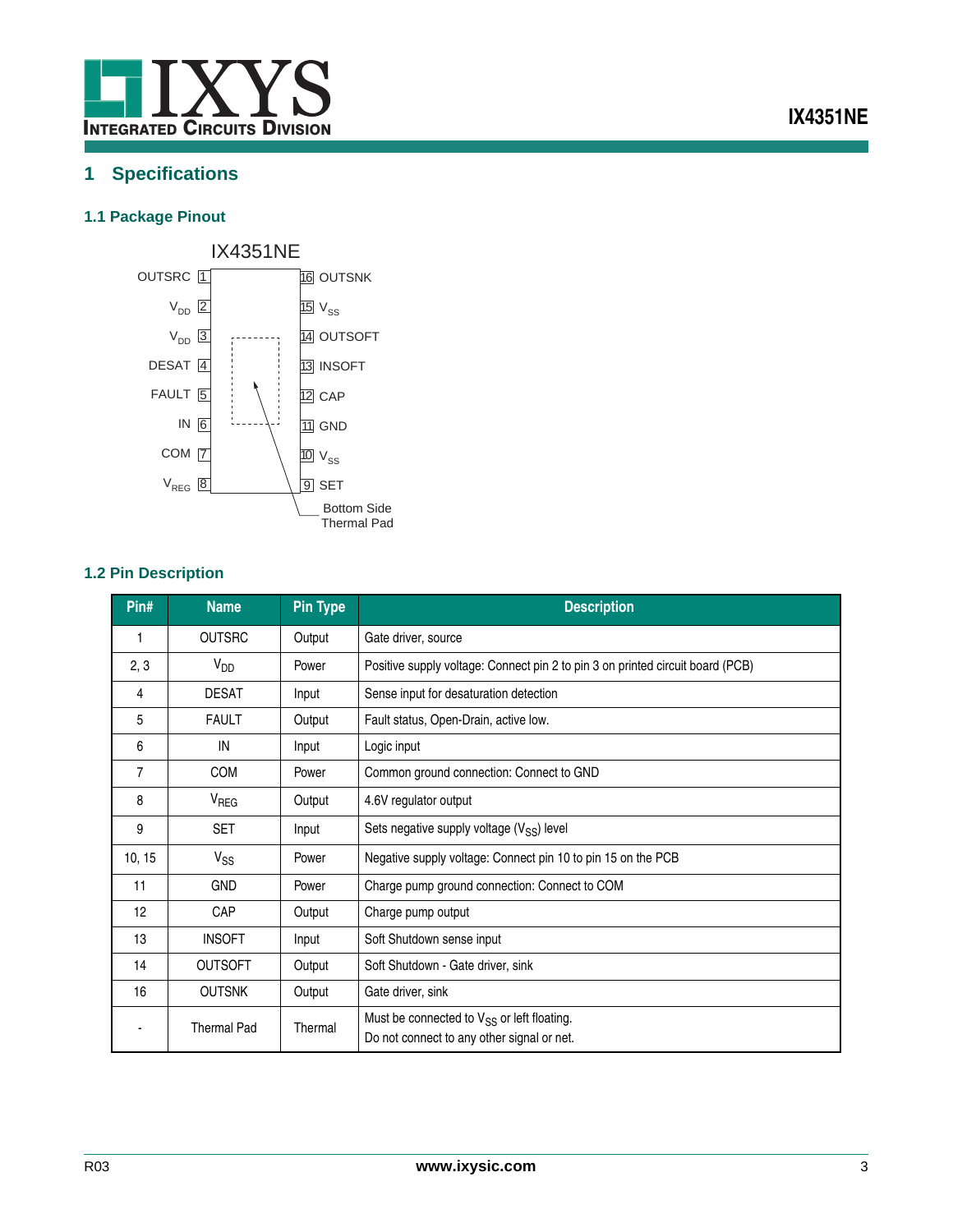

#### <span id="page-3-0"></span>**1.3 Absolute Maximum Ratings**

Unless otherwise specified all voltages are with respect to  $V_{COM}$  and electrical ratings are over the operational ambient temperature range.

| <b>Parameter</b>                | <b>Symbol</b>                   | <b>Minimum</b> | <b>Maximum</b> | <b>Units</b> |
|---------------------------------|---------------------------------|----------------|----------------|--------------|
| Positive Supply Voltage         | $V_{DD}$                        | $-0.3$         | 32             | ٧            |
| Negative Supply Voltage         | $V_{SS}$                        | $-10$          | $\Omega$       | v            |
| Supply Voltage Range            | $V_{DD} - V_{SS}$               | $-0.3$         | 40             | ٧            |
| <b>Ground Separation</b>        | V <sub>GND</sub>                | $-0.3$         | $+0.3$         | v            |
| Gate Drive Output Voltages      | VOUTSRC, VOUTSNK, VOUTSOFT      | $V_{SS}$ - 0.3 | $V_{DD}$ + 0.3 | v            |
| Gate Drive Output Current       | <b>IOUTSRC</b> , <b>IOUTSNK</b> |                | ±9             | Ap           |
| <b>IN Input Voltage</b>         | $V_{\text{IN}}$                 | $-0.3$         | 7              | v            |
| <b>DESAT Input Voltage</b>      | V <sub>DESAT</sub>              | $-0.3$         | $V_{DD}$ + 0.3 | ۷            |
| <b>SET Input Voltage</b>        | $V_{\text{SET}}$                | - 1            | 7              | v            |
| <b>FAULT Output Voltage</b>     | V <sub>FAULT</sub>              | $-0.3$         | $V_{DD} + 0.3$ | V            |
| V <sub>REG</sub> Output Voltage | V <sub>REG</sub>                | $-0.3$         | 7              | V            |
| Junction Temperature            | $T_{\rm J}$                     | $-55$          | $+150$         | °C           |
| Storage Temperature             | $T_{\text{STG}}$                | -55            | $+150$         | °C           |

### <span id="page-3-1"></span>**1.4 Recommended Operating Conditions**

| Parameter                            | <b>Symbol</b>   | <b>Minimum</b> | <b>Maximum</b> | <b>Units</b> |
|--------------------------------------|-----------------|----------------|----------------|--------------|
| Positive Supply Voltage              | V <sub>DD</sub> | 13             | 25             |              |
| Negative Supply Voltage              | $V_{SS}$        | $-3.5$         | -10            |              |
| Input Voltage                        | V <sub>IN</sub> |                | 5.5            |              |
| <b>Operating Ambient Temperature</b> | ١д              | -40            | 125            | °C           |

### <span id="page-3-2"></span>**1.5 Electrical Characteristics**

Unless otherwise specified, electrical characteristics are guaranteed at: V<sub>DD</sub>=20V, V<sub>SS</sub>=-5V, COM=GND=0V,  $\rm V_{INH}$ =5V, V<sub>INL</sub>=0V, C<sub>DD</sub>=C<sub>REG</sub>=4.7µF, C<sub>SS</sub>=10µF, and -40°C  $\leq$  T<sub>A</sub>  $\leq$  +125°C.

### 1.5.1  $V_{DD}$

| <b>Parameter</b>                         | <b>Conditions</b>                                                | Symbol <sup>'</sup> | <b>Minimum</b> | <b>Typical</b> | <b>Maximum</b>           | <b>Units</b> |
|------------------------------------------|------------------------------------------------------------------|---------------------|----------------|----------------|--------------------------|--------------|
| Operating V <sub>DD</sub> Supply Current | $f_{IN}$ =100kHz, $V_{SET}$ =0.4V,<br>$C1$ $_{\text{OAD}}=2.2nF$ | <b>I</b> DD         |                | 19             | 28                       | mA           |
| Quiescent V <sub>DD</sub> Supply Current | $V_{\text{IN}}$ =0V, $V_{\text{SET}}$ =-0.4V, No load            | <b>PDO</b>          |                | 2.9            | 4.4                      | mA           |
| V <sub>DD</sub> UVLO Rising Threshold    |                                                                  | V <sub>DDUV+</sub>  | 10             | 12             | 13                       |              |
| V <sub>DD</sub> UVLO Hysteresis          |                                                                  | V <sub>DDHYS</sub>  |                |                | $\overline{\phantom{a}}$ |              |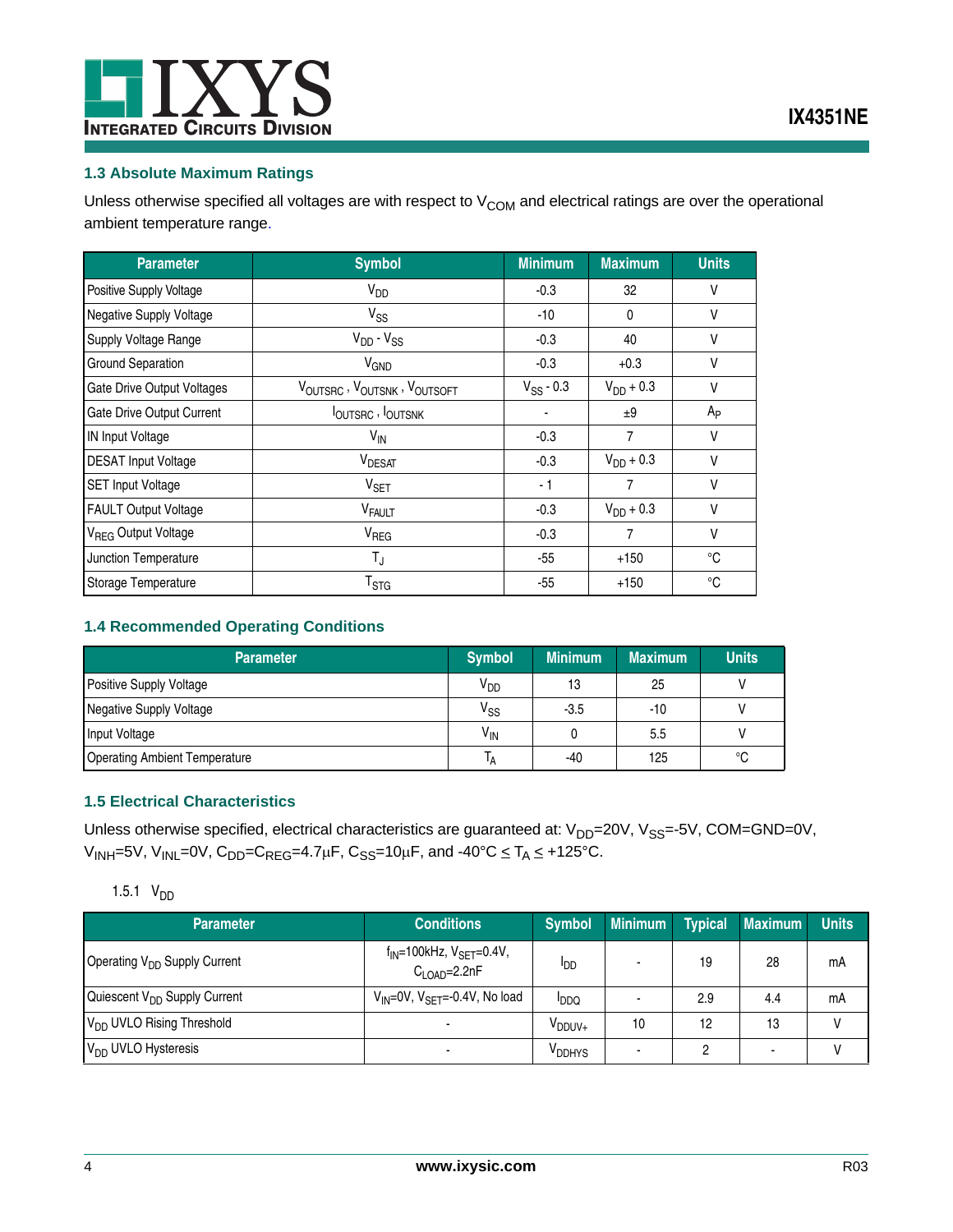## 1.5.2 V<sub>REG</sub>

| <b>Parameter</b>                | Conditions <sup>1</sup>                      | <b>Symbol</b>             | <b>Minimum</b> | <b>Typical</b> | <b>Maximum</b> | Units |
|---------------------------------|----------------------------------------------|---------------------------|----------------|----------------|----------------|-------|
| <b>Regulator Output Voltage</b> | l <sub>REG</sub> =-5mA                       | V <sub>REG</sub>          | 4.2            | 4.6            |                |       |
| Line Regulation                 | 15V < $V_{DD}$ < 25V, $I_{REG}$ =-5mA        | $\wedge$ V <sub>REG</sub> |                | 0.1            | 0.2            |       |
| <b>Load Regulation</b>          | $-1$ mA $\leq$ I <sub>REG</sub> $\leq$ -10mA |                           |                |                | 0.4            |       |

## 1.5.3 Charge Pump and  $V_{SS}$

| <b>Parameter</b>                | <b>Conditions</b>                                 | <b>Symbol</b> | <b>Minimum</b> |     | <b>Typical Maximum</b> | <b>Units</b> |
|---------------------------------|---------------------------------------------------|---------------|----------------|-----|------------------------|--------------|
| Negative Supply Voltage Range   |                                                   | $V_{SS}$      | $-3.5$         |     | -8                     |              |
| Average V <sub>SS</sub> Current | $C_{FI}$ $\sim$ 68nF, $R_{FI}$ $\sim$ 33 $\Omega$ | Iss           |                |     | 50                     | mA           |
| Charge Pump Frequency           | $V_{\text{SET}} = -0.4V$                          | losc          | 90             | 124 | 160                    | kHz          |

#### 1.5.4 Desaturation

| <b>Parameter</b>                      | <b>Conditions</b>            | <b>Symbol</b>         | <b>Minimum</b> | <b>Typical</b> | <b>Maximum</b> | Units |
|---------------------------------------|------------------------------|-----------------------|----------------|----------------|----------------|-------|
| <b>DESAT Source Current</b>           | $\rm V_{DESAT}$ =0V          | <b>IDESAT</b>         | 400            | 570            | 750            | μA    |
| <b>DESAT Detect Threshold Voltage</b> |                              | V <sub>DESAT,TH</sub> |                | 6.8            |                |       |
| <b>Blanking Time</b>                  | $C_{\text{BLANK}} = 0 \mu F$ | <sup>L</sup> BLANK    |                | 250            |                | ns    |
| <b>IDESAT Pull Down On-Resistance</b> |                              | $R_{DST(on)}$         |                | 900            |                |       |

#### 1.5.5 Thermal Shutdown

| <b>Parameter</b>             | <b>Conditions</b> | <b>Symbol</b>                 | <b>Minimum</b> | <b>Typical</b> | Maximum <sup>1</sup> | <b>Units</b> |
|------------------------------|-------------------|-------------------------------|----------------|----------------|----------------------|--------------|
| Thermal Shutdown Temperature |                   | TSD                           |                | 160            |                      | $\sim$       |
| Thermal Shutdown Hysteresis  |                   | $\mathsf{TSD}_{\mathsf{HYS}}$ |                | 20             | -                    | $\sim$       |

1.5.6 IN

| <b>Parameter</b>               | <b>Conditions</b> | <b>Symbol</b>      | <b>Minimum</b> | <b>Typical</b> | <b>Maximum</b>           | <b>Units</b> |
|--------------------------------|-------------------|--------------------|----------------|----------------|--------------------------|--------------|
| High Level Logic Input Voltage |                   | V <sub>INH</sub>   | 2.2            |                | $\overline{\phantom{a}}$ | V            |
| Low Level Logic Input Voltage  |                   | $V_{INL}$          |                |                |                          | $\mathsf{V}$ |
| Input Voltage Hysteresis       |                   | V <sub>INHYS</sub> | 0.2            | 0.4            |                          | V            |
| High Level Input Current       | $V_{IN} = 5V$     | <sup>I</sup> INH   |                | 50             | 70                       | μA           |
| Low Level Input Current        | $V_{IN} = 0V$     | <sup>I</sup> INL   |                | ۰              | $-10$                    | μA           |
| Input Pull-Down Resistance     | $V_{IN} = 5V$     | $R_{IN}$           |                | 100            | $\overline{\phantom{a}}$ | $k\Omega$    |

#### 1.5.7 FAULT

| <b>Parameter</b>                        | <b>Conditions</b>        | <b>Symbol</b>       | <b>Minimum</b> | Typical | <b>Maximum</b> | <b>Units</b> |
|-----------------------------------------|--------------------------|---------------------|----------------|---------|----------------|--------------|
| Output Low Voltage                      | I <sub>FAULT</sub> =20mA | <sup>V</sup> FAULTL |                |         | 0.8            |              |
| Output Leakage Current                  | V <sub>FAULT</sub> =20V  | <b>FAULT</b>        |                | 0.1     | 10             | μA           |
| DESAT Detect to FAULT Propagation Delay |                          | <b>FAULTDLY</b>     |                | 150     |                | ns           |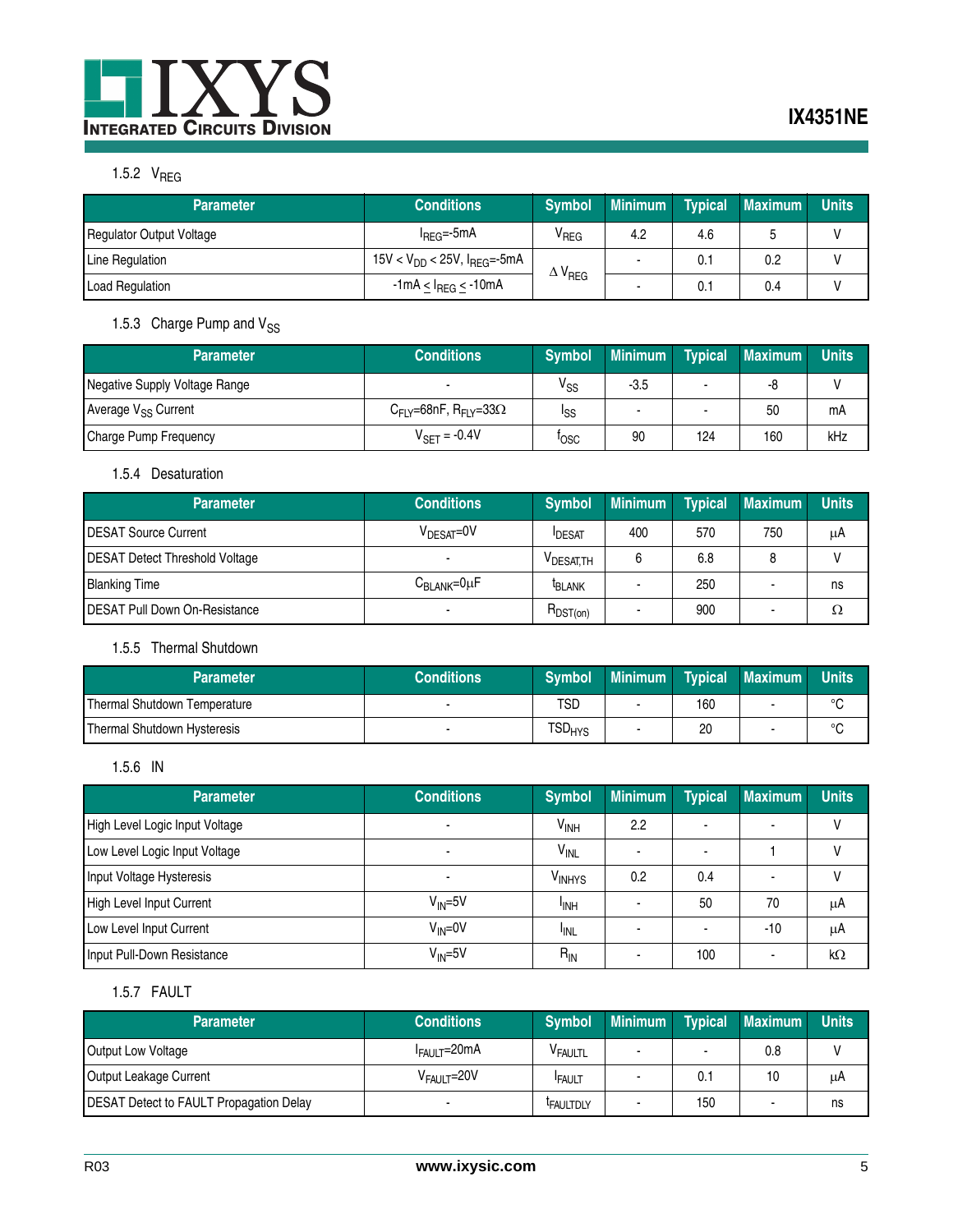

#### 1.5.8 Soft Shutdown

| Parameter                                 | <b>Conditions</b>                    | <b>Symbol</b>      | <b>Minimum</b> | <b>Typical</b> | <b>Maximum</b> | <b>Units</b> |
|-------------------------------------------|--------------------------------------|--------------------|----------------|----------------|----------------|--------------|
| Soft Shutdown Threshold Voltage           |                                      | VINSOFT.TH         | 2.3            | 2.6            | 3              |              |
| Soft Shutdown Hysteresis                  |                                      | VINSOFTHYS         |                | 0.4            |                |              |
| <b>IOUTSOFT Peak Sink Current</b>         |                                      | <b>IOUTSOFT</b>    |                | 900            |                | mΑ           |
| <b>OUTSOFT On-Resistance</b>              | $I_{\text{OUTSOFT}} = 100 \text{mA}$ | ROUTSOFT           |                |                | 15             |              |
| DESAT Detect to OUTSOFT Propagation Delay |                                      | <b>LOUTSOFTDLY</b> |                | 125            |                | ns           |

## 1.5.9 Gate Drive Output

| <b>Parameter</b>                | <b>Conditions</b>                   | <b>Symbol</b>       | <b>Minimum</b> | <b>Typical</b>           | <b>Maximum</b>           | <b>Units</b> |
|---------------------------------|-------------------------------------|---------------------|----------------|--------------------------|--------------------------|--------------|
| High Level Output Voltage       | $I_{\text{OUTSRC}} = 100 \text{mA}$ | VOUTSRC             | $VDD$ - 0.25   | $\overline{\phantom{a}}$ | $\overline{\phantom{0}}$ | v            |
| Low Level Output Voltage        | I <sub>OUTSNK</sub> =100mA          | V <sub>OUTSNK</sub> | ۰              | $\overline{\phantom{a}}$ | 0.25                     | v            |
| <b>OUTSRC On-Resistance</b>     | l <sub>OUTSRC</sub> =-100mA         | $R_{\text{OUTSRC}}$ |                | 1.16                     | 2                        | $\Omega$     |
| <b>OUTSNK On-Resistance</b>     | I <sub>OUTSNK</sub> =100mA          | ROUTSNK             |                | 0.8                      | 1.5                      | $\Omega$     |
| Turn-On Propagation Delay Time  | $C_{\text{LOAD}} = 1nF$             | ι <sub>ΟΝ</sub>     |                | 75                       | 125                      | ns           |
| Turn-Off Propagation Delay Time | $C_{\text{LOAD}} = 1nF$             | $I_{\text{OFF}}$    |                | 65                       | 125                      | ns           |
| Turn-On Rise Time               | $C_{\text{LOAD}} = 1nF$             | t <sub>R</sub>      |                | 10                       | 20                       | ns           |
| Turn-Off Fall Time              | $C_{\text{LOAD}} = 1nF$             | ţ                   |                | 10                       | 20                       | ns           |

### <span id="page-5-0"></span>**1.6 Thermal Characteristics**

| <b>Parameter</b>                       | <b>Symbol</b>      | Rating | <b>Units</b>  |
|----------------------------------------|--------------------|--------|---------------|
| Thermal Impedance, Junction to Ambient | $\theta_{J}$       | 60     | $\degree$ C/W |
| Thermal Impedance, Junction to Case    | $\theta_{\rm inc}$ | 28     | $\degree$ C/W |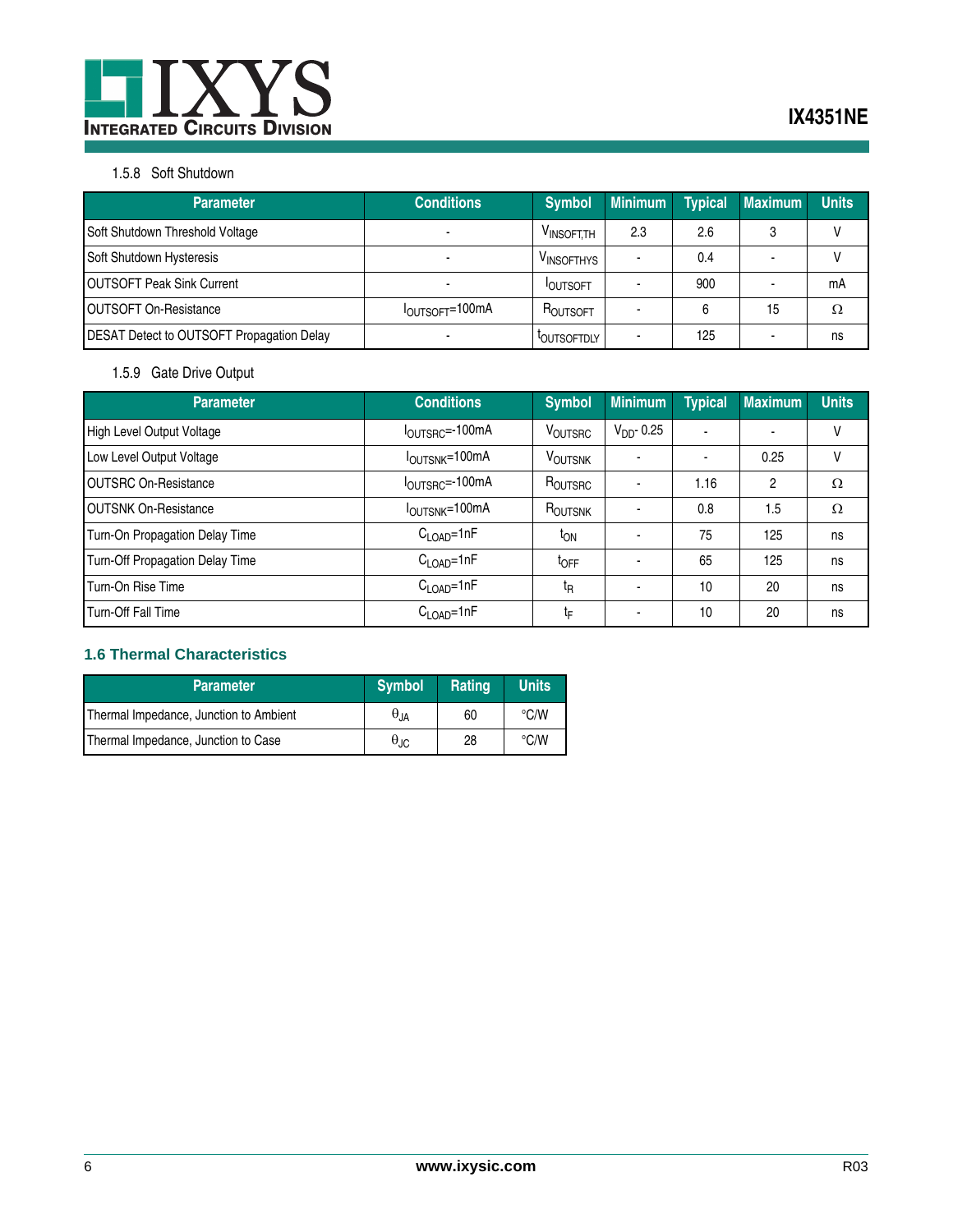

### <span id="page-6-0"></span>**2 Performance Data**

Unless otherwise noted  $V_{DD}$ =20V,  $T_A$ =25°C, and values are typical.

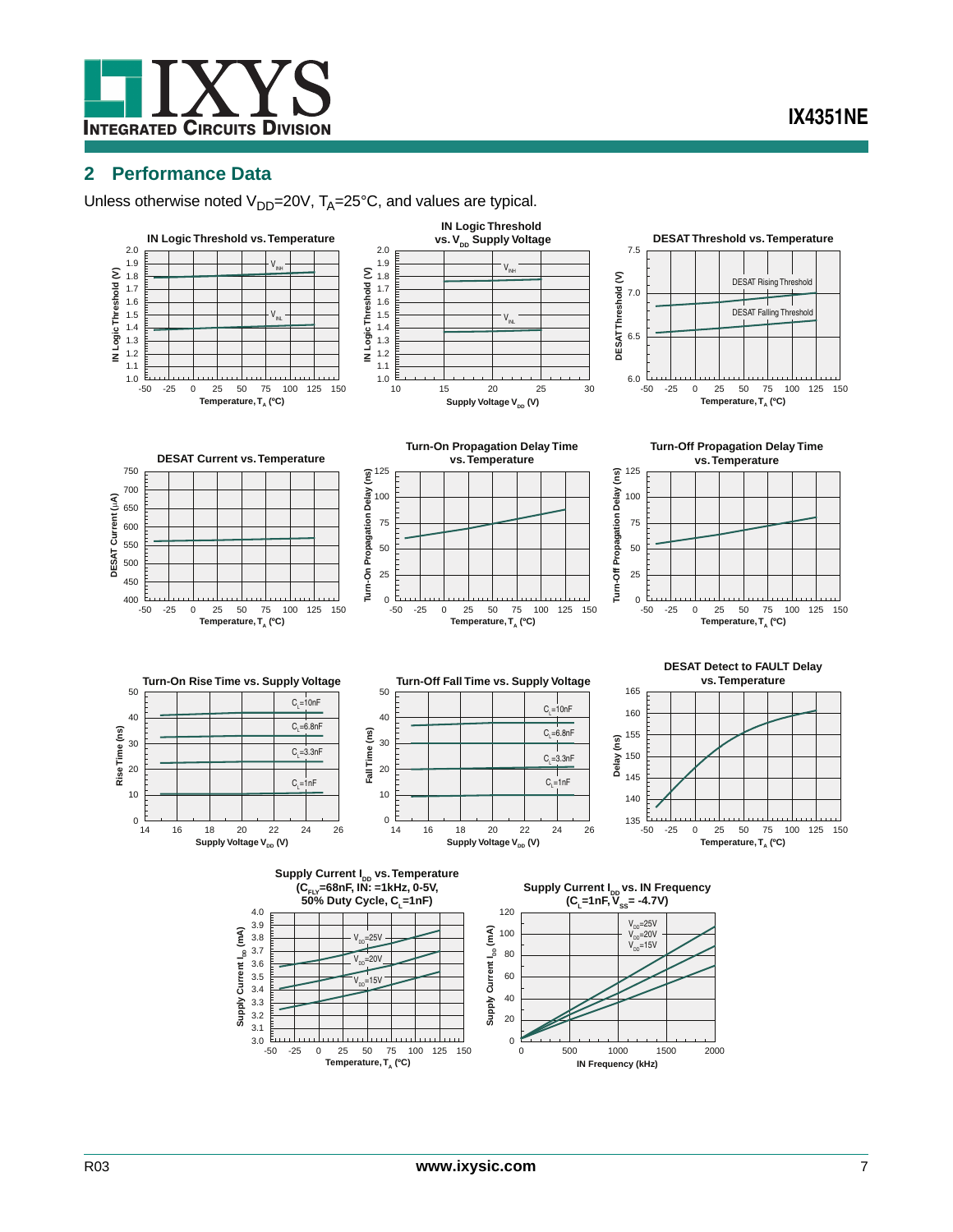

**IX4351NE**

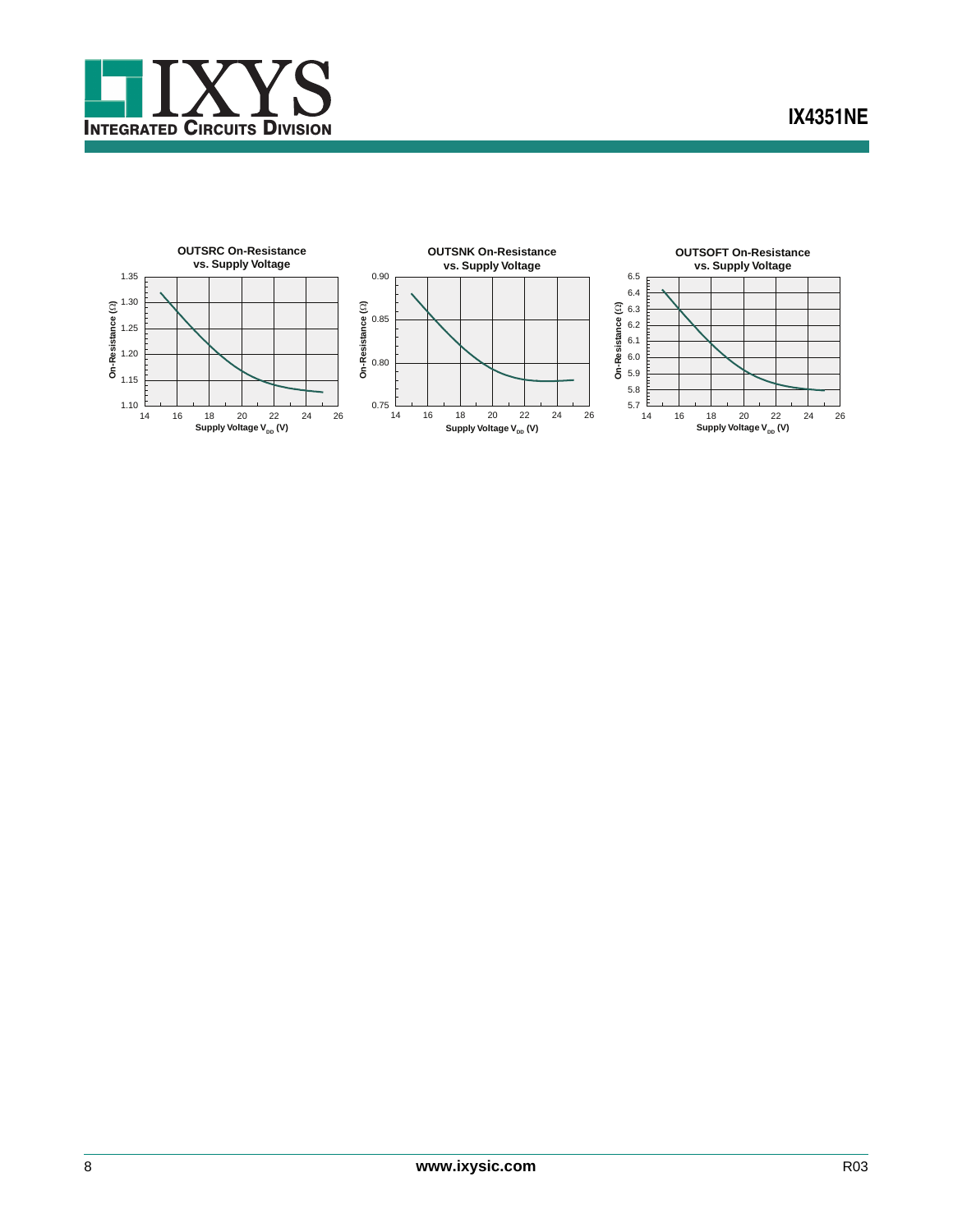

### <span id="page-8-0"></span>**3 Functional Description**

The IX4351NE is designed to provide the gate drive for high power SiC MOSFETs and IGBTs.

#### <span id="page-8-4"></span>**Figure 1. IX4351NE Typical Application Circuit**



### <span id="page-8-1"></span>**3.1 Power Supplies**

The IX4351NE requires only a single positive supply  $(V<sub>DD</sub>)$  to provide SiC and IGBT gate driver functionality by generating the negative voltage  $(V_{SS})$  required to efficiently turn off SiC and IGBT power switches.  $V_{DD}$ provides the supply voltage for the gate driver outputs, the charge pump output driver and the internal low voltage regulator. An on-board regulator provides a low voltage supply  $(V_{REG})$  used by the internal control logic while the on-board charge pump generates the pulses necessary to create the negative voltage supply  $(V_{SS})$ .

#### <span id="page-8-2"></span>**3.2 Logic Input (IN)**

IN, the gate driver logic input, is a TTL and CMOS logic level compatible high-speed Schmitt trigger buffer that controls the gate driver outputs: OUTSRC, OUTSNK, and OUTSOFT. The input voltage logic thresholds have 0.4V of hysteresis and are referenced to COM. On startup, after  $V_{DD}$  and  $V_{SS}$  reach their minimum operating voltage levels by exceeding their Under Voltage Lock Out thresholds, IN controls the state of the gate driver outputs according to the table below:

|  |  | Table 1: IN Gate Control Truth Table |  |
|--|--|--------------------------------------|--|
|  |  |                                      |  |

| IN | <b>OUTSRC</b> | <b>OUTSNK</b> | <b>OUTSOFT</b> |
|----|---------------|---------------|----------------|
| 0  | Off           | Low           | Low            |
|    | High          | Off           | Off            |

#### <span id="page-8-3"></span>**3.3 Gate Drive Outputs**

The IX4351NE has three gate drive outputs. Two power outputs, OUTSRC and OUTSNK, are rated for 9A peak current while the third output, OUTSOFT, is rated for 900mA peak current. Separate source and sink high current outputs allow independent adjustment of the discrete power SiC MOSFET or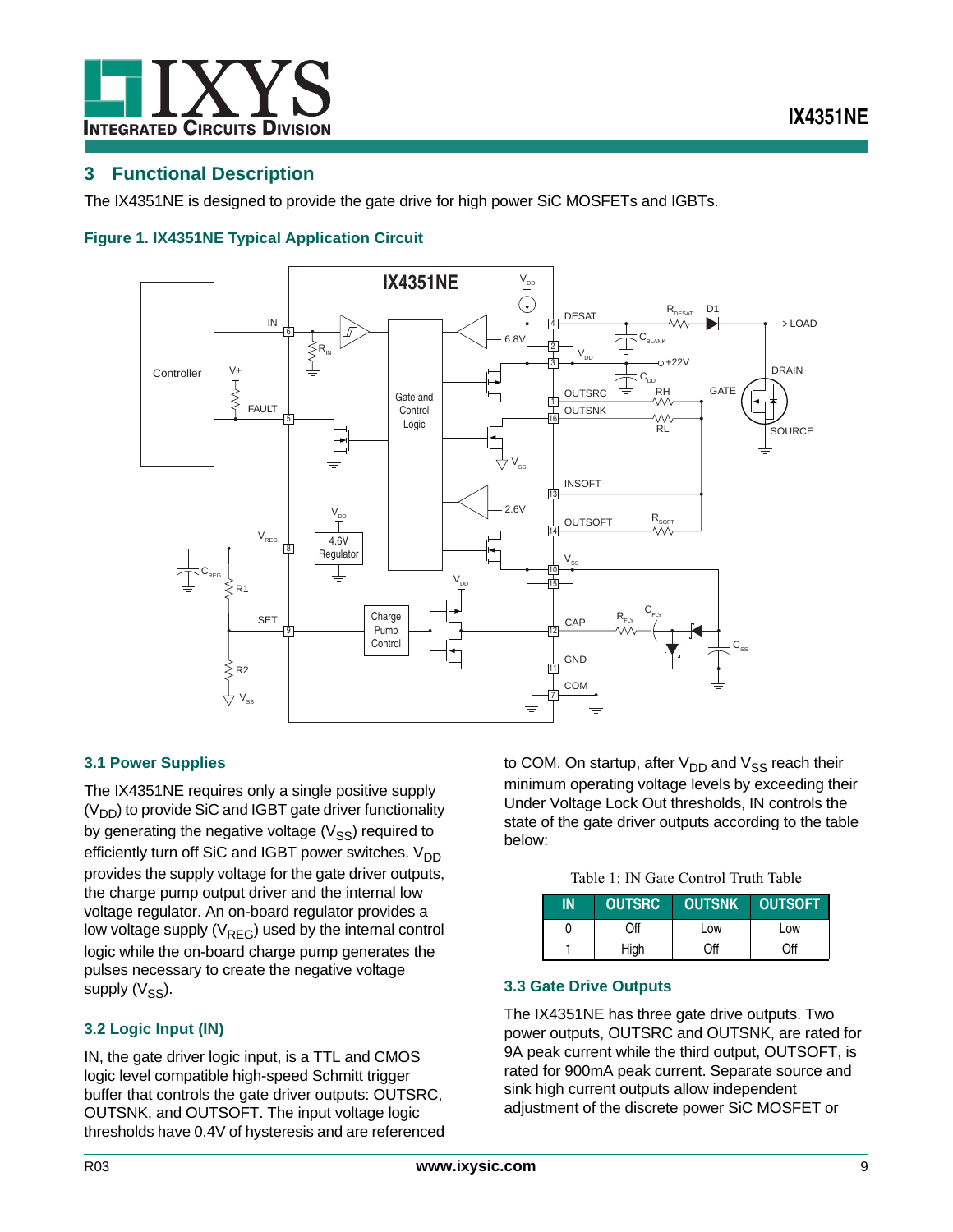

IGBT turn-on and turn-off transactions by means of a single resistor for each output. An internal non-adjustable dead time prevents cross conduction of the source and sink outputs.

During normal operation whenever IN, the gate control input, is driven to a logic low the lower rated current sink output, OUTSOFT, turns on concurrently with OUTSNK. These operations can be seen in [Figure 2,](#page-10-1)  ["Timing Diagram," on page 11](#page-10-1). In the timing diagram these normal operation transactions can be seen with the first cycle of the IN waveform.

### <span id="page-9-0"></span>**3.4 Internal 4.6V Regulator (V<sub>REG</sub>)**

The internal 4.6V regulator provides power for the internal low voltage control circuitry and requires an external 4.7 $\mu$ F bypass capacitor (C<sub>REG</sub>). Capable of sourcing up to 10mA,  $V_{REG}$  is utilized to set the negative supply voltage level and optionally power the LED of an external optocoupler.

### <span id="page-9-1"></span>**3.5 Negative Supply Voltage (V<sub>SS</sub>) Generation**

The IX4351NE inverting charge pump regulator circuitry outputs  $V_{SS}$ , a regulated negative supply voltage. Operating in a closed-loop mode the charge pump generates  $V_{SS}$  from  $V_{DD}$  with regulation being achieved by sensing the  $V_{SS}$  voltage with respect to  $V_{RFG}$  at the SET input by means of the resistor divider R1 and R2. See [Figure 1, "IX4351NE Typical](#page-8-4)  [Application Circuit," on page 9](#page-8-4) for the circuit configuration. The charge pump inverter requires two discrete Schottky diodes, two external ceramic capacitors, and a peak output current limiting resistor  $(R_{F1Y})$ .  $V_{SS}$  is set by the R1 and R2 resistor divider given in the following equation:

$$
V_{SS} = -V_{REG} \bullet \left(\frac{R2}{R1}\right) \quad \text{(Where R1 + R2 ~ 100 k\Omega)}
$$

The recommended value of the charge pump inverter components is:

- 1.  $R_{\text{FIV}} = 33\Omega$
- 2.  $C_{F1Y} = 68nF$
- 3.  $C_{SS} = 10uF$

To prevent damaging the charge pump output, CAP, the value of  $R_{FLY}$  must not be reduced.

#### <span id="page-9-2"></span>**3.6 Desaturation Detection and Protection**

DESAT detection occurs when the SiC or IGBT power transistor goes into an over-current condition causing the voltage across the transistor to exceed a predetermined threshold chosen by the designer.

The desaturation protection circuit ensures the safety of the external SiC MOSFET or IGBT during turn-off whenever the power switch is in an over-current situation. The DESAT pin monitors the drain voltage of the power SiC MOSFET or the collector of the power IGBT via the input circuitry between the DESAT input and the SiC MOSFET drain or the IGBT collector. When the sum of the drain or collector voltage plus the voltage drop of the DESAT input circuitry exceeds the DESAT Threshold Voltage (V<sub>DESAT,TH</sub>), typically 6.8V, the FAULT output goes low, the internal MUTE function is activated and a controlled turn-off sequence is initiated. OUTSRC is turned off and OUTSOFT is turned on. The OUTSOFT 900mA sink capability provides an initial slow turn-off of the external SiC MOSFET or IGBT. When the GATE voltage decreases to the Soft Shutdown Threshold Voltage (V<sub>INSOFT,TH</sub>), typically 2.6V, OUTSNK turns on and quickly pulls the GATE to  $V_{SS}$ . This two-step turn-off avoids dangerous dV/dt transient over-voltage spikes across the external SiC MOSFET or IGBT.

When DESAT is detected the MUTE feature is activated. MUTE holds FAULT low and masks logic inputs applied to IN for a nominal duration of 2ms. Once the MUTE timer expires, FAULT is released and the input will begin normal operation with the next low to high transition of IN.

The DESAT detection and two-step turn-off sequence can be seen in [Figure 2, "Timing Diagram," on](#page-10-1)  [page 11](#page-10-1). In the timing diagram, this sequence begins with the second rising edge of IN.

To avoid a false desaturation detect event during turn-on of the external SiC MOSFET or IGBT, the IX4351 provides a nominal 250ns DESAT detect blanking time ( $t_{BLANK}$ ) beginning when OUTSRC transitions from OFF to ON causing the gate drive output voltage to rise. While OUTSRC is off, the DESAT input is internally pulled low. To accomplish the fixed internal blanking time and to precondition the DESAT input for the fully turned on SiC MOSFET or IGBT, the DESAT input internal pull down remains active for the duration of the blanking period.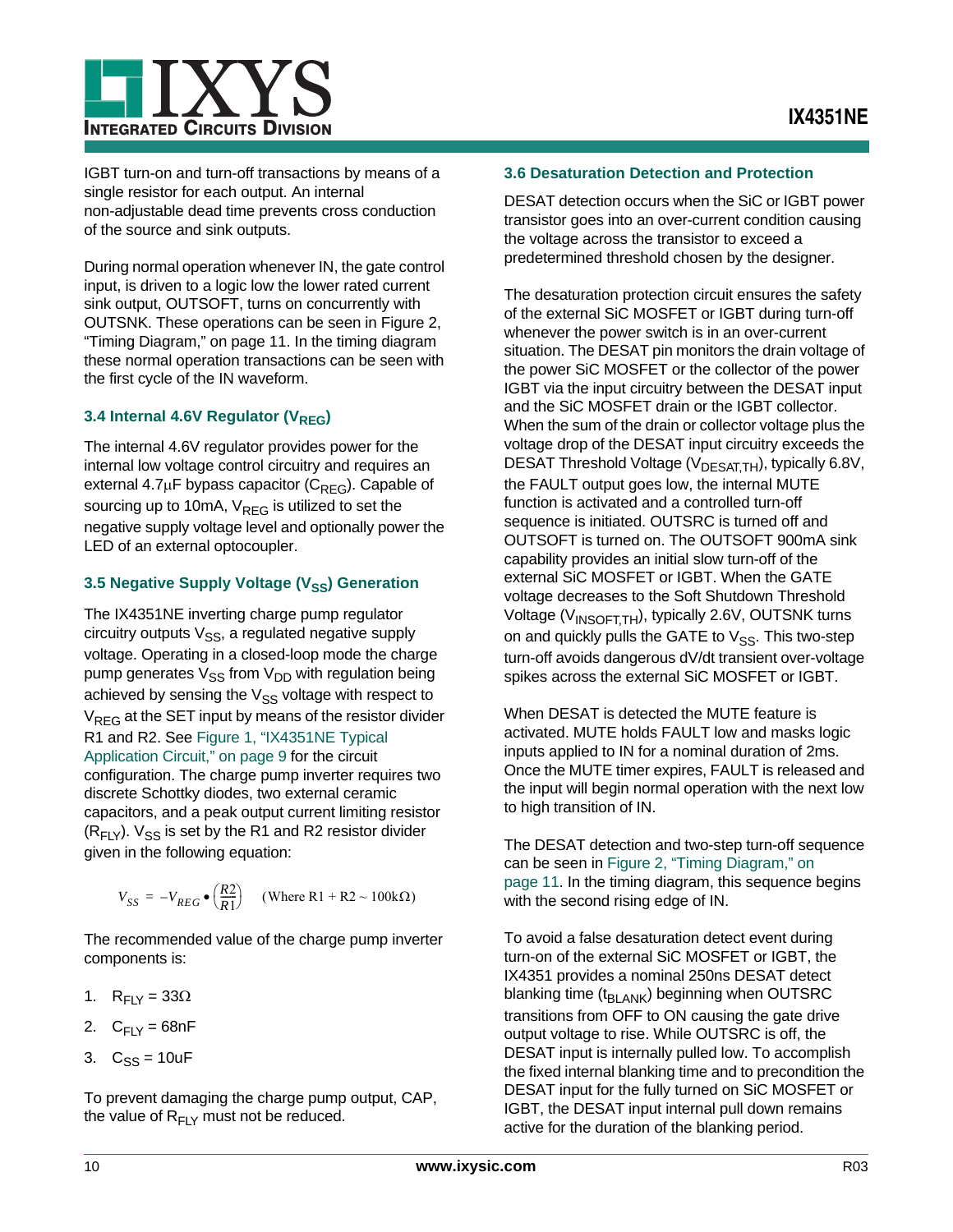

Although the nominal internal blanking duration is fixed at 250ns it can be extended by means of an external capacitor,  $C_{\text{BLANK}}$ , installed from the DESAT input to COM. Once the internal pull down is released, the additional blanking duration is set by the time it takes to charge the total external capacitive loading of the DESAT input up to  $V_{DESAT,TH}$ . The value of  $C<sub>BLANK</sub>$  is the difference between the total capacitance required to obtain the desired blanking period less the capacitive loading of the other components on DESAT.



### <span id="page-10-1"></span>**Figure 2. Timing Diagram**

#### <span id="page-10-0"></span>**3.7 DESAT Input Component Selection**

The value of  $R_{DESAT}$  is determined by the peak surge current permitted through diode D1 and the maximum voltage across the external power transistor. When IN is high and the power SiC MOSFET is on, the voltage at the DESAT input is calculated by the following equation.

$$
V_{DESAT} = I_{DESAT} \cdot R_{DESAT} + V_f + V_{DS}
$$

*Substitute V<sub>CE</sub> for V<sub>DS</sub> when using an IGBT.* 

where  $\vee_f$  is the forward voltage drop of D1.

For a desired drain-to-source voltage  $(V_{DS,TH})$ , the desaturation detect threshold equation is:

$$
V_{DESAT, TH} - V_{DS, TH} = I_{DESAT} \cdot R_{DESAT} + nV_f
$$
  
Substitute  $V_{CE, TH}$  for  $V_{DS, TH}$  when using an IGET.

where "n" is the number of series diodes in the DESAT detection input circuit.

Using multiple series diodes improves DESAT detection consistency by minimizing  $R<sub>DESAT</sub>$ . Larger values of R<sub>DESAT</sub> lessens DESAT detection uniformity due to variations of  $I_{DESAT}$ . This of course assumes the diode is operating above its forward bias knee voltage with a forward current of  $I_{DESAT}$ .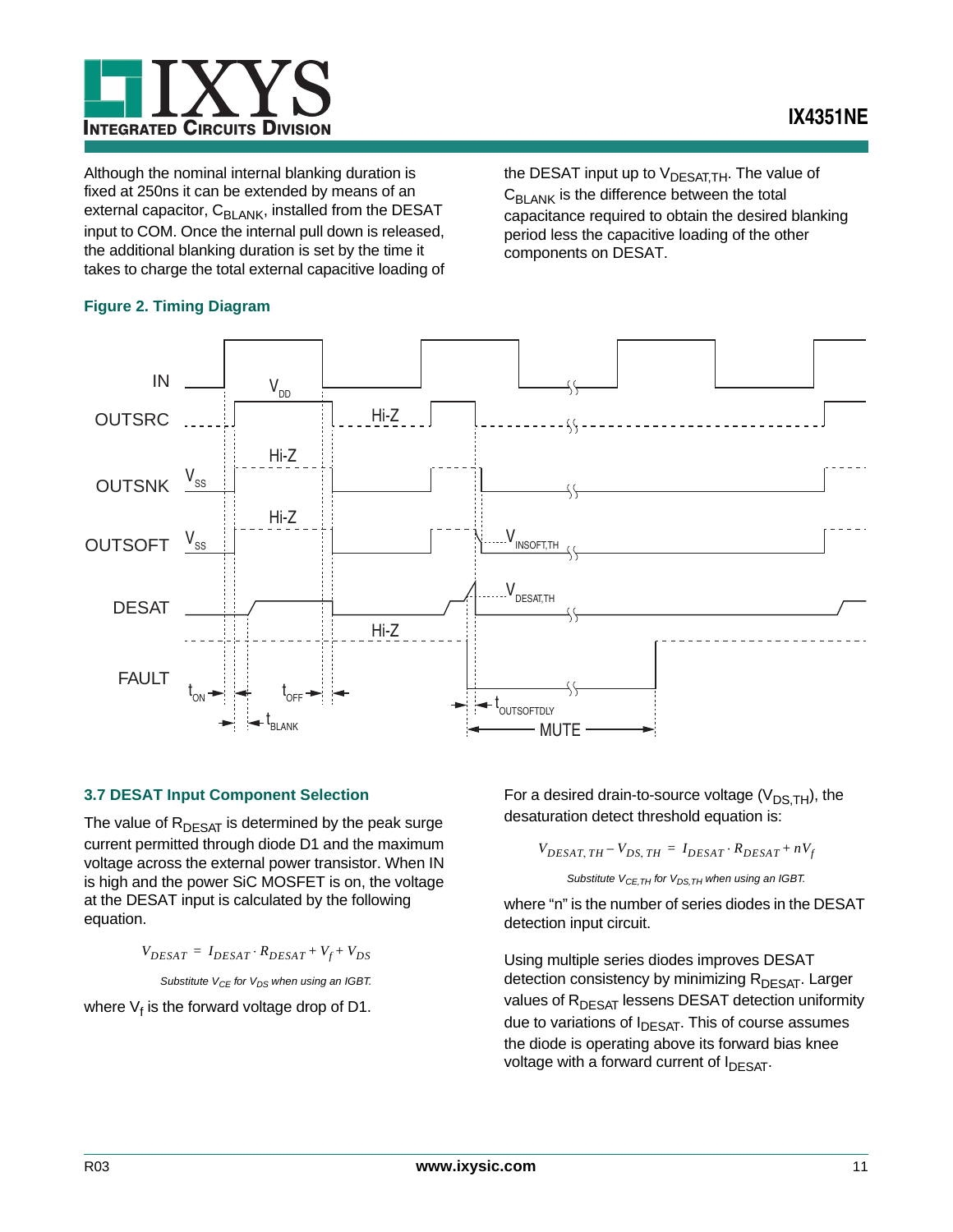

#### <span id="page-11-0"></span>**3.8 DESAT Blanking Time Stretching**

Extending the blanking period is easily accomplished by the addition of an external capacitor to the DESAT input. Blanking time extension is the difference between the nominal 250ns fixed internal blanking period and the required total blanking time of the design.The equation for the total blanking time is given in the following equation.

$$
t_{TOTAL} = 250ns + \frac{V_{DESAT, TH} \cdot C_{TOTAL}}{I_{DESAT}}
$$

Where  $C_{\text{TOTAL}}$  is the total external capacitance seen by the DESAT input pin. For the design example shown in [Figure 1, "IX4351NE Typical Application](#page-8-4)  [Circuit," on page 9,](#page-8-4)  $C_{\text{TOTAL}}$  is the sum of  $C_{\text{BLANK}}$  and  $C_J$ , the junction capacitance of D1.  $C_{BI \, ANK}$  is calculated as follows:

$$
C_{BLANK} = \frac{(t_{TOTAL} - 250ns) \cdot I_{DESAT}}{V_{DESAT, TH}} - \frac{C_J}{n}
$$

Where "n" is the number of series diodes in the DESAT detection input circuit.

Optionally the total capacitance may include the junction capacitance of a protection zener diode from DESAT to COM. Because this additional junction capacitance is added to  $C_{\text{TOTAL}}$  it reduces the calculated value of C<sub>BLANK</sub>.

#### <span id="page-11-1"></span>**3.9 Thermal Shutdown**

Thermal protection circuity pulls FAULT low, turns off OUTSRC, turns on both OUTSNK and OUTSOFT, and disables the charge pump whenever the IX4351NE internal junction temperature reaches a nominal +160°C. After the internal junction temperature decreases by approximately 20°C the device returns to normal operation.

#### <span id="page-11-2"></span>**3.10 FAULT Output**

The FAULT output indicates the IX4351NE is undergoing a fault condition. The open-drain NMOS output pulls low whenever one of the four monitored fault conditions is detected. They are:

- 1. V<sub>DD</sub> Under Voltage Lock Out. FAULT output goes low until  $V_{DD}$  UVLO clears. OUTSRC is turned off. OUTSNK and OUTSOFT go low. Charge pump disabled.
- 2. V<sub>SS</sub> Under Voltage Lock Out. FAULT output goes low until  $V_{SS}$  UVLO clears. OUTSRC is turned off. OUTSNK and OUTSOFT go low. Charge pump continues running.
- 3. DESAT detection. FAULT output goes low for a nominal 2ms. OUTSRC is turned off. OUTSOFT goes low. Gate voltage crosses V<sub>INSOFT.TH</sub> OUTSNK goes low. Charge pump unaffected.
- 4. Thermal Shut Down. FAULT output goes low until TSD clears. OUTSRC is turned off. OUTSNK and OUTSOFT go low. Charge pump disabled.

When the UVLO and TSD faults clear, the IX4351NE returns to normal operation and the gate driver outputs immediately transition to comply with the current IN logic state.

When the DESAT fault clears, the FAULT output remains low until the 2ms MUTE timer expires. The gate drive outputs remain low until the next low to high IN transition after the MUTE timer expires.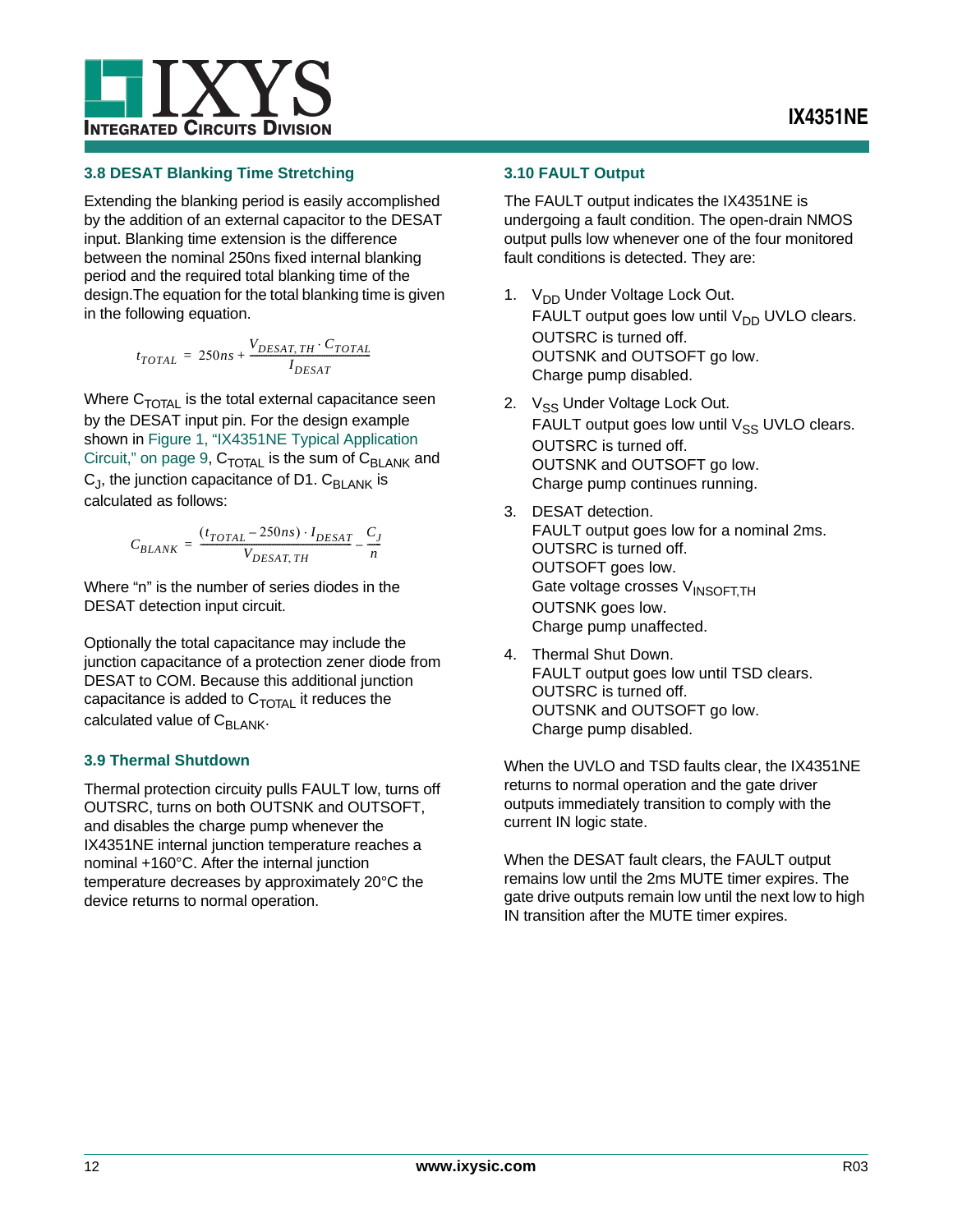

### <span id="page-12-0"></span>**4 Manufacturing Information**

#### <span id="page-12-1"></span>**4.1 Moisture Sensitivity**



All plastic encapsulated semiconductor packages are susceptible to moisture ingression. IXYS Integrated Circuits classifies its plastic encapsulated devices for moisture sensitivity according to the latest version of the joint industry standard, **IPC/JEDEC J-STD-020**, in force at the time of product evaluation. We test all of our products to the maximum conditions set forth in the standard, and guarantee proper operation of our devices when handled according to the limitations and information in that standard as well as to any

limitations set forth in the information or standards referenced below.

Failure to adhere to the warnings or limitations as established by the listed specifications could result in reduced product performance, reduction of operable life, and/or reduction of overall reliability.

This product carries a **Moisture Sensitivity Level (MSL)** classification as shown below, and should be handled according to the requirements of the latest version of the joint industry standard **IPC/JEDEC J-STD-033**.

| <b>Device</b> | <b>Moisture Sensitivity Level (MSL) Classification</b> |
|---------------|--------------------------------------------------------|
| IX4351NE      | MSL <sub>1</sub>                                       |

#### <span id="page-12-2"></span>**4.2 ESD Sensitivity**

This product is **ESD Sensitive**, and should be handled according to the industry standard **JESD-625**.



#### <span id="page-12-3"></span>**4.3 Soldering Profile**

Provided in the table below is the **IPC/JEDEC J-STD-020** Classification Temperature (T<sub>C</sub>) and the maximum dwell time the body temperature of these surface mount devices may be  $(T<sub>C</sub> - 5)$ °C or greater. The Classification Temperature sets the Maximum Body Temperature allowed for these devices during reflow soldering processes.

| <b>Device</b> | Classification Temperature $(T_C)$ | Dwell Time $(t_n)$ | <b>Max Reflow Cycles</b> |
|---------------|------------------------------------|--------------------|--------------------------|
| IX4351NE      | 260°C                              | 30 seconds         |                          |

#### <span id="page-12-4"></span>**4.4 Board Wash**

IXYS Integrated Circuits recommends the use of no-clean flux formulations. Board washing to reduce or remove flux residue following the solder reflow process is acceptable provided proper precautions are taken to prevent damage to the device. These precautions include but are not limited to: using a low pressure wash and providing a follow up bake cycle sufficient to remove any moisture trapped within the device due to the washing process. Due to the variability of the wash parameters used to clean the board, determination of the bake temperature and duration necessary to remove the moisture trapped within the package is the responsibility of the user (assembler). Cleaning or drying methods that employ ultrasonic energy may damage the device and should not be used. Additionally, the device must not be exposed to halide flux or solvents.